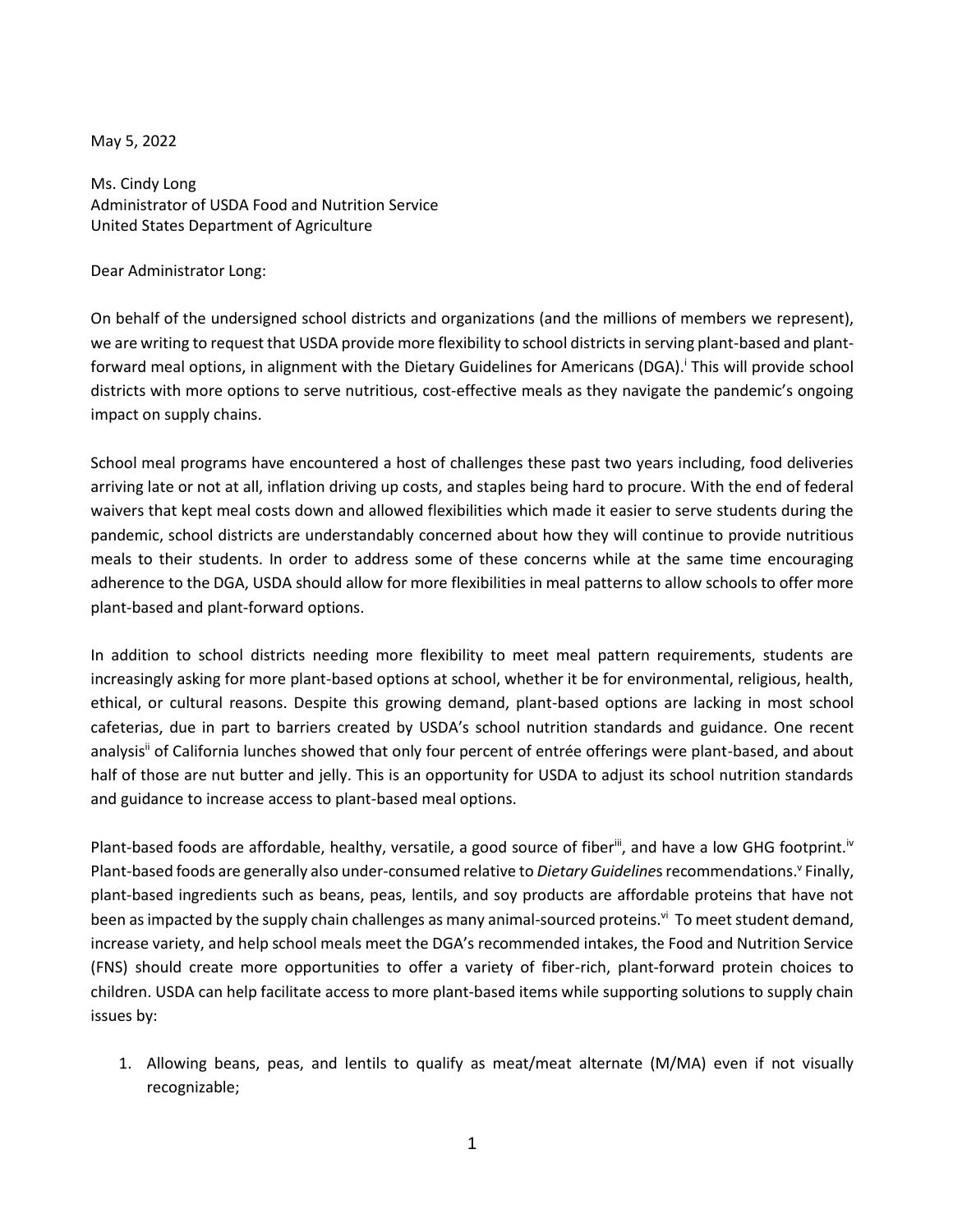- 2. Enabling beans, peas, and lentils to credit as both a vegetable and M/MA if served in sufficient quantities, and allow the same pulse dish to credit as a vegetable or M/MA in a single day;
- 3. Diversifying protein options by allowing more flexibility for beans/peas/lentils to credit as M/MA;
- 4. Enabling quinoa and other "complete" grains that are not limited in amino acids to qualify as M/MA;
- 5. Creating more consistent and practical nutritional equivalencies for M/MA; and
- 6. Renaming the Meat/Meat Alternate category.

# **Recommendation #1: Allow beans, peas, lentils (and silken tofu) to qualify as meat/meat alternate (M/MA) even if not visually recognizable.**

If beans, peas, and lentils (pulses) are to credit as a vegetable, they do not necessarily have to be visually recognizable.<sup>vii</sup> For example, a red lentil pasta can credit as a vegetable, as could beans pureed in a smoothie.<sup>viii</sup> However, to credit as M/MA, the red lentil pasta must be served with another visible meat or meat alternate, such as cheese or meat,<sup>ix</sup> and the pureed bean smoothie could not credit as M/MA at all.<sup>x</sup> There is no justification for the disparate treatment of pulses crediting as vegetables versus M/MA in the DGA. Instead, FNS should provide school food operators flexibility to offer beans, peas, and lentils, and silken tofu as M/MA in forms that are attractive and familiar to students, such as pulse-based pastas, dips, and pureed soups. It is important for students to both consume adequate quantities of pulses and to learn that there are a number of ways they can consume these healthy, versatile foods inside and outside of school.

# **Recommendation #2: Enable beans, peas, and lentils to credit as both a vegetable and M/MA if served in sufficient quantities and allow the same pulse dish to credit as a vegetable or M/MA in a single day.**

School foodservice professionals are currently allowed to serve beans, peas, and lentils to satisfy the M/MA or vegetables components but not both in the same dish even if the quantity served is sufficiently large.<sup>xi</sup> For example, a chili with beans and beef or soy crumble is allowed, while chili with multiple types of pulses is not allowed to credit for both the vegetable and M/MA component, despite the fact that it provides appropriate quantities of protein for the M/MA component. Similarly, a given dish with beans, peas, and lentils cannot count for one student as a vegetable and another as an M/MA on the same day. This is an unnecessary barrier and can be especially challenging for schools dealing with supply chain and/or financial issues and cannot acquire specific products to fulfill this requirement. Further, this represents a challenge for students who cannot or do not wish to consume animal products, because it limits their ability to combine meal components for a fully reimbursable meal consistent with their dietary needs. There is no justification in the DGA for either of these requirements.

# **Recommendation #3: Diversify protein options by allowing more flexibility for beans/peas/lentils to credit as M/MA.**

Often, when pulses are served as a side to meet the weekly vegetable subgroup requirement, students do not choose or eat them due to the challenges of making them more appealing.<sup>xii</sup> However, when mixed with other ingredients, beans, peas, and lentils can provide a plethora of tasty entrees. To diversify students' protein sources and reduce the carbon footprint of our menus, FNS should incentivize districts to use beans, peas, and lentils as M/MA in order to get students to eat more of these nutritious and under-consumed foods. For example, instead of having beans, peas, and lentils as a vegetable subgroup requirement, FNS could create a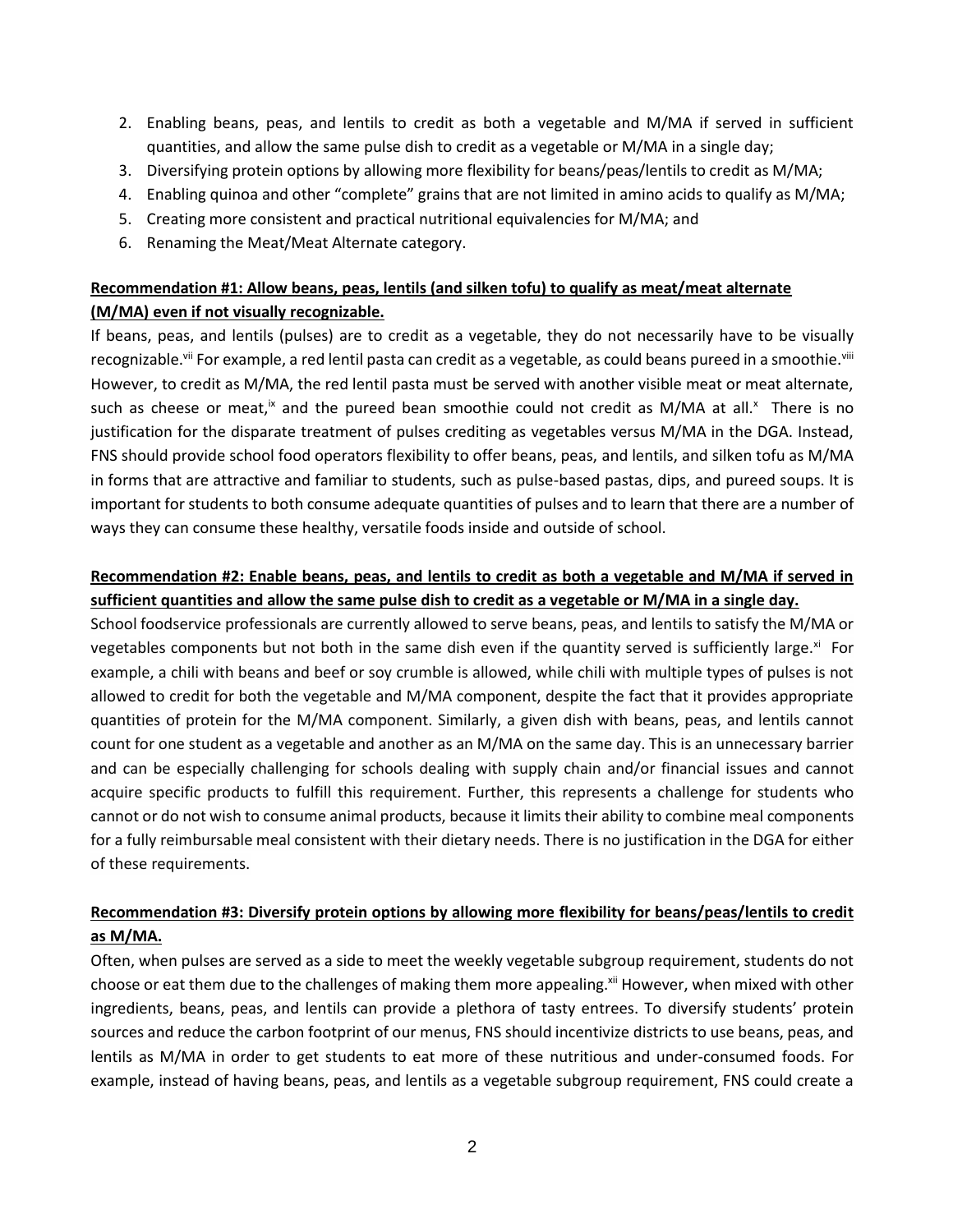standalone beans, peas, and lentils weekly requirement that could be met either by serving them as a vegetable or as M/MA.

# **Recommendation #4: Enable quinoa and other "complete" grains that are not limited in amino acids to qualify as M/MA.**

Quinoa is classified as a whole grain, with one cup cooked providing about 8 grams of protein. The protein in quinoa, like that of beef, pork, eggs, fish, dairy, and soy, is complete – meaning that it contains all nine essential amino acids the human body needs. Insofar as FNS allows for other meat alternates that are not within the Protein Foods Group in the DGA, such as cheese, to be used to meet all or part of the M/MA component, the Agency should also allow foods from other food groups, including certain pseudo-grains with complete protein, such as quinoa, amaranth, and buckwheat.

## **Recommendation #5: Create more consistent and practical nutritional equivalencies for M/MA.**

We believe USDA's nutritional equivalencies for certain foods – namely, tofu, nut butters, and cheese – are inconsistent with nutrition science and impractical from an operational standpoint. For example, currently, 2.2 oz of tofu containing at least 5 grams of protein is creditable as a 1.0 oz equivalent meat alternate. Xili To credit at 2 M/MA, 4.4 oz of tofu containing 10 grams of protein would need to be offered per entrée, which is simply too much tofu – negatively impacting taste and leading to food waste. For example, for tofu chicken nuggets to credit as 2 M/MA, schools would have to serve 10 tofu nuggets - twice as many as is required for chicken nuggets. To be more consistent, tofu's nutritional equivalency should be lowered to around 1.5 oz per M/MA, which provides between 3.4g and 7.3g of protein depending on the type of tofu (soft vs firm). When compared to other M/MA options like bologna (which contains 2.76g of protein per 1 oz.), the reduced equivalent serving of tofu still provides a larger quantity of protein per 1 M/MA serving.

The nutritional equivalencies for nut butters and cheese are also out of alignment with their recommended serving sizes. A nut butter sandwich would need to include 4 tablespoons of nut butter to credit as 2 M/MA, which is not an appealing proportion of bread to nut butter for most students. For cheese, a grilled cheese sandwich would require ~3.5 average slices of cheese, which is equivalent to 3.5 recommended serving sizes, to credit as 2 M/MA.

## **Recommendation #6: Rename the Meat/Meat Alternate category**

FNS should abandon the term "Meat/Meat Alternate," which is not a term found in the DGA. The term "meat alternate" creates a negative perception of plant-based sources of protein, and is confusing to foodservice professionals, parents, and students. USDA's My Plate tool has already moved away from "meat/meat alternate" in favor of the term "'Protein Foods Group', [which] includes beans, peas, lentils, nuts, seeds and soy products."

We urge FNS to foster greater alignment with the *Dietary Guidelines*, lower the carbon footprint of school meals, and allow school food operators to be more creative in the ways they are offering plant-forward protein options by making these changes to its school nutrition standards. FNS has the authority to issue guidance immediately to allow pulses to credit fully as M/MA even if not visually recognizable; to enable quinoa and other complete grains to qualify as M/MA; and to create more consistent nutritional equivalencies for M/MA.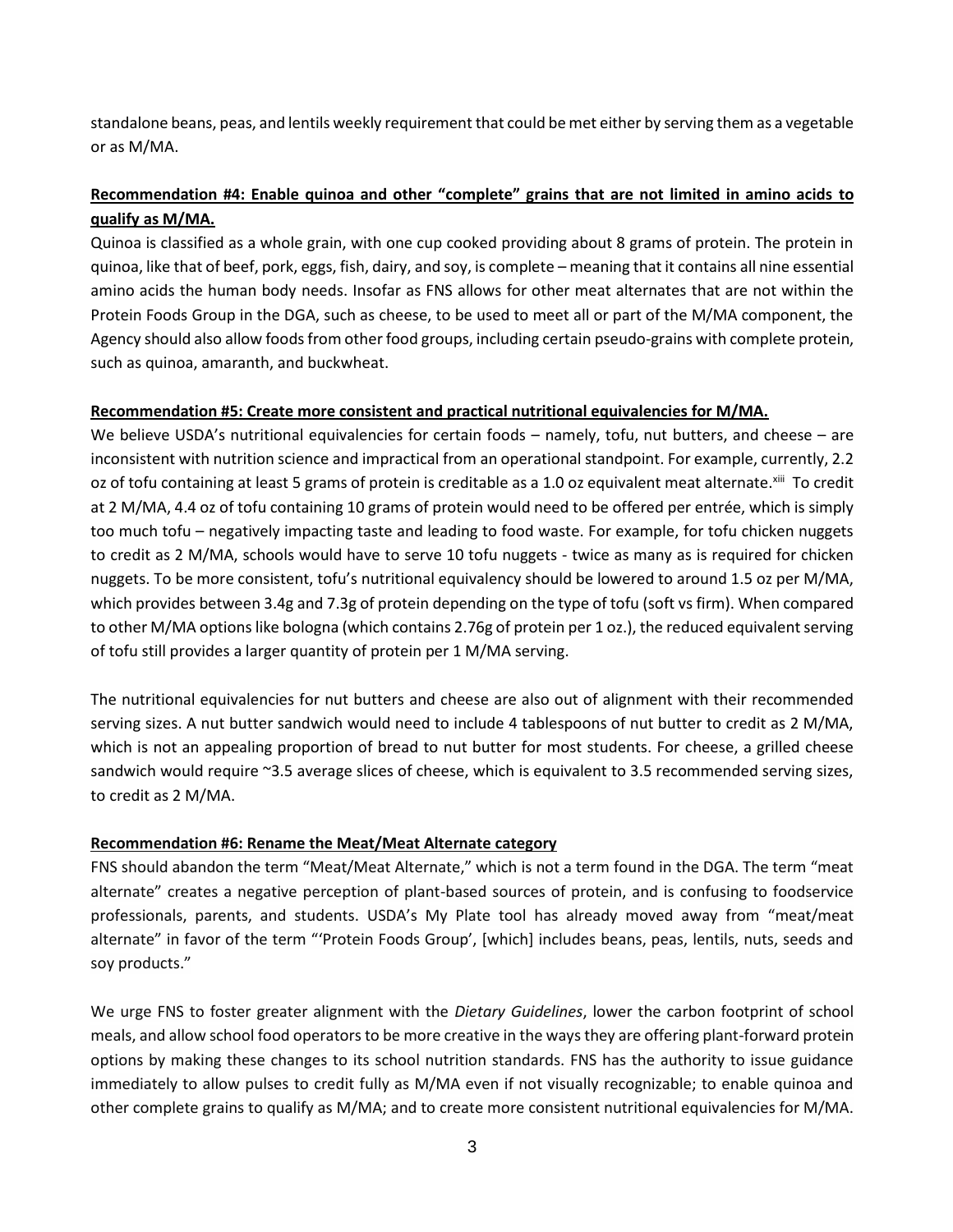FNS should also initiate rulemaking to allow beans, peas, and lentils to credit as both a vegetable and M/MA if served in sufficient quantities; allow the same pulse dish to credit as a vegetable or M/MA in a single day; and rename the meat/meat alternate category.

These changes will help increase access to healthy, minimally processed plant-based foods that are underconsumed by the diverse student population served by the NSLP, as well as assist school districts to continue serving nutritious, culturally appropriate meals during these challenging times.

Thank you for your consideration.

Respectfully,

### **School Districts**

Adelanto Elementary School District Arcata School District Austin ISD Food Service Department Ayer Shirley Regional Schools Berkeley Unified School District Black River Local Schools Capistrano Unified School District Carpinteria Unified School District Culinary Services - Seattle Public Schools El Monte Union High School District Fallbrook Union High School District High Tech High Hueneme Elementary School District Laguna Beach Unified School District Lennox School District Live Oak School District Los Alamitos Unified School District Los Gatos Union School District Manchester Public Schools Manhattan Beach Unified School District Manor Independent School District Morgan Hill Unified School District Mount Mansfield Unified School District Mt. Lebanon School District Nederland ISD Oxford Area School District Oxnard School District Oxnard Union High School District Paso Robles Joint Unified School District PUC National

PUC Schools Quincy Public Schools Regional School Unit #21 School Nutrition Program Richland School District Ross Valley School District San Francisco USD San Marino Unified School District San Ramon Valley Unified School District Saugerties Central School District The School District of Lee County Stanislaus Union School District Staunton City Schools Tahoe Truckee Unified School District Temecula Valley Unified School District Walnut Creek Elementary School District West Contra Costa Unified School District Yuba Environmental Science Charter Academy Yucaipa-Calimesa Joint Unified School District

#### **Plant-Based Food Companies**

All Y'alls Foods Atlantic Natural Foods, LLC The Herbivorous Butcher Jindilli Beverages LLC MyForest Foods NadaMoo! No Evil Foods Northbest Natural Products The Tofurky Company VAN HEES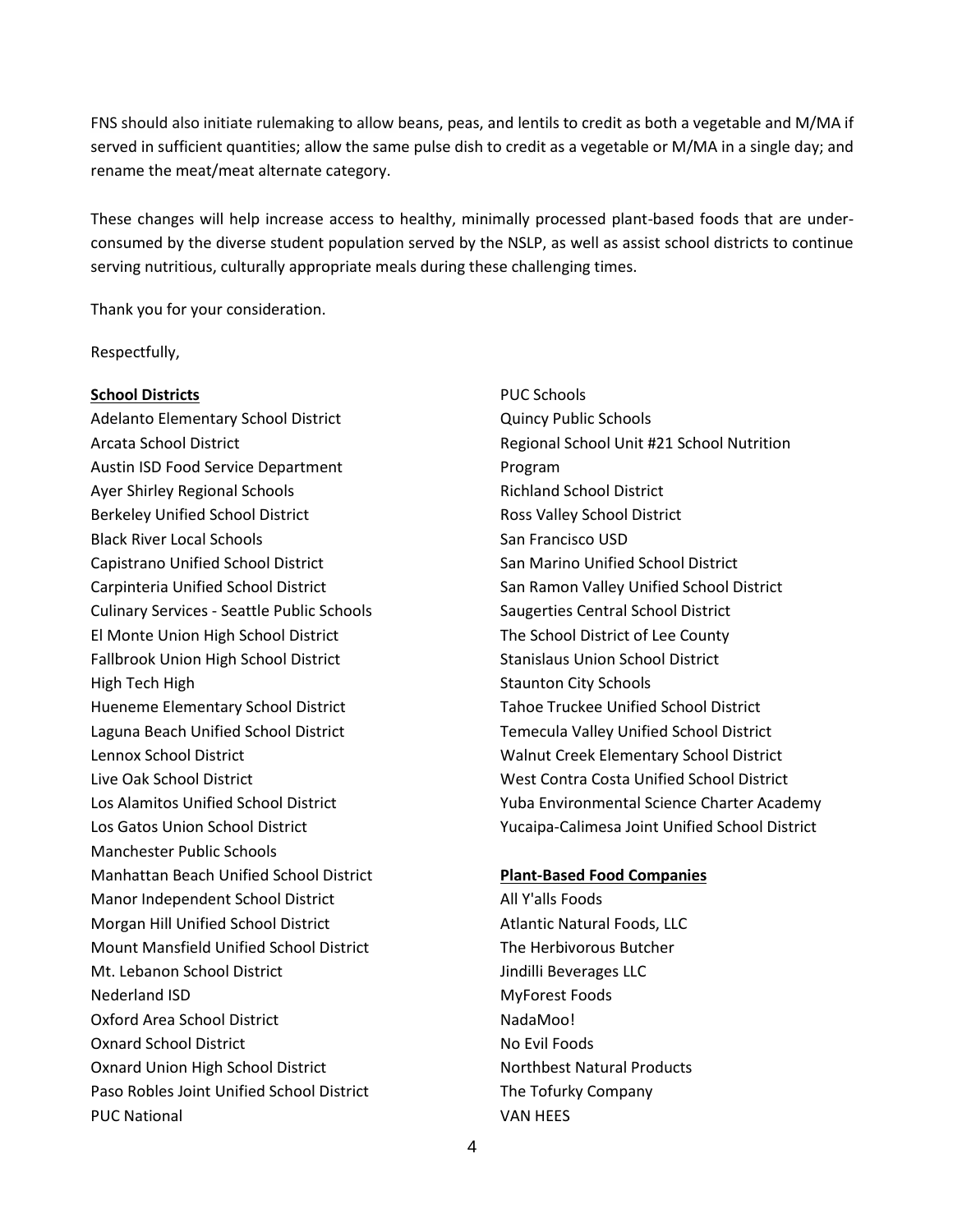Victory Hemp Foods Vejje.com Zero Egg

### **NGOs**

350 Seattle A Well-Fed World Acterra Advocates for Better Children's Diets Agriculture Fairness Alliance American Society for the Prevention of Cruelty to Animals (ASPCA) Animal Welfare Institute Balanced Better Food Foundation Black VegFest Black Veg Society Brighter Green Center for Biological Diversity Center for Good Food Purchasing Chef Ann Foundation Chilis on Wheels Coalition for Healthy School Food Compassion in World Farming Cool Beans Corpus Christi Vegfest Cultivate Empathy for All Current Foods DC Greens Del Norte and Tribal Lands Community Food Council **Earthjustice** Eat for the Earth Eat REAL Environmental Working Group Factory Farming Awareness Coalition Family & Friends of Incarcerated People Farm Forward Farm Sanctuary Farms to Grow, Inc.

First Focus on Children food + planet Food Empowerment Project FoodCorps Friends of the Earth, U.S. FRESHFARM FoodPrints GARDEN, Inc. Healthy Kids. Happy Planet! Healthy School Food Maryland Hudson Valley Farm Hub Humane Society Legislative Fund The Humane Society of the United States Jewish Veg John Hopkins Center for a Livable Future Liberation Farm LunchAssist Mercy For Animals National Farm to School Network Natural Resources Defense Council New Yorkers for Clean, Livable, and Safe Streets (NYCLASS) Oldways Perfectly Pl@nted Physicians Committee for Responsible Medicine Pittsburgh Food Policy Council Planetary Health Collective Plant Based Foods Association Plant Based Nutrition Movement Plant-Based Advocates ProVeg US The Raven Corps Real Food for Kids Rowdy Girl Sanctuary, Inc. SanDiego350 School CAFE Society of Behavioral Medicine Urban School Food Alliance Wellness in the Schools Wholesome Wave